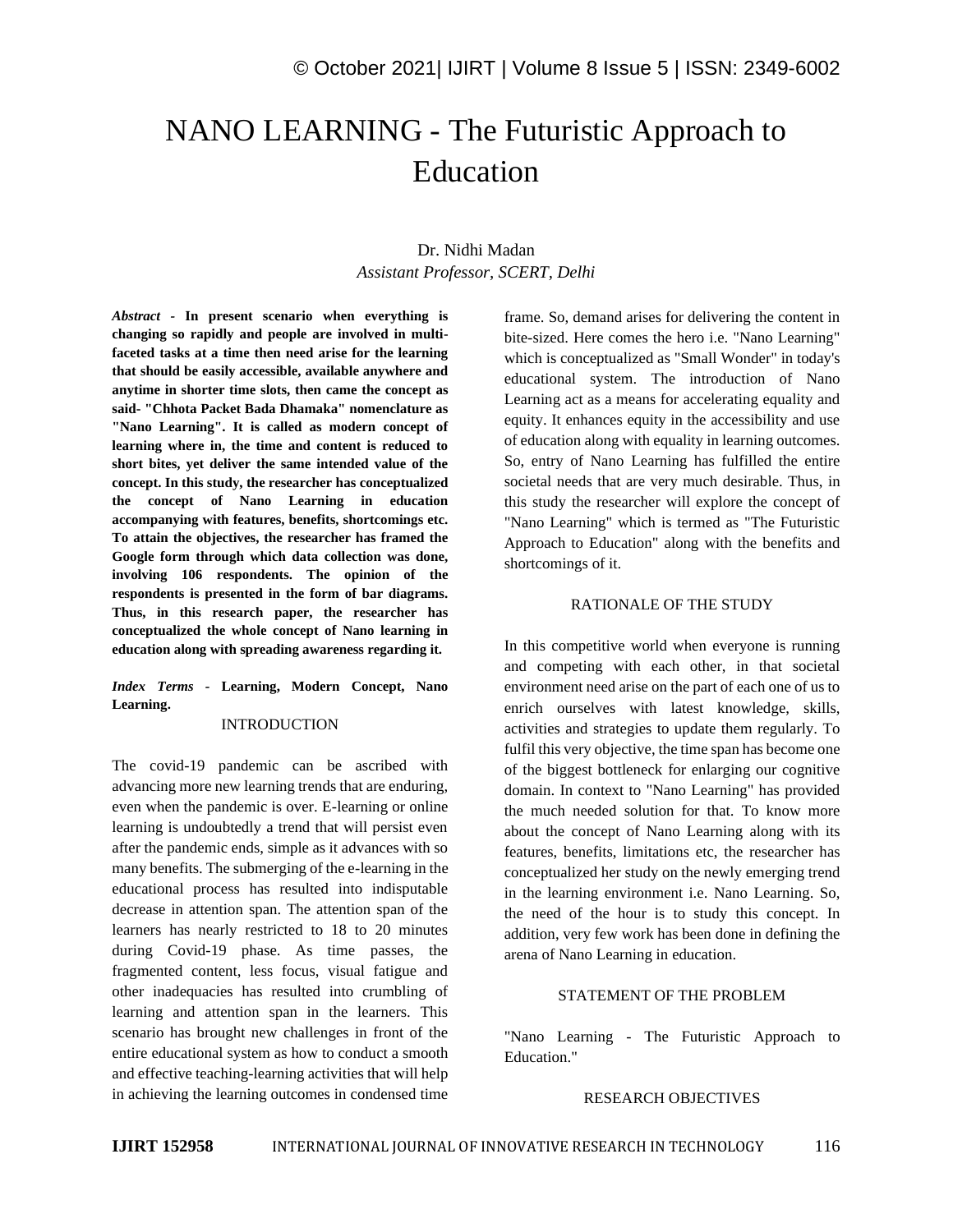- To conceptualize the concept of Nano Learning which is entitled as Futuristic Approach to Education.
- To study the benefits one can availed along with limitations through Nano Learning in Education.

#### WHAT IS NANO LEARNING?

Nano Learning is a personalized solution for 21st century learners who cannot assimilate long hours of learning in their fast-paced lives. It is also called as bite-sized learning where the learner attains knowledge by taking concise learning capsules or modules. Nano Learning programs can be deployed through varied methods such as short e-learning tutorials like text, images, audio and video.

In Cambridge Dictionary, Nano is defined as one billionth of the stated unit and extremely small. Nano learning capsules or modules are the billionth of the books/hours that you have to spend on your studies, training etc. The National Association of State Boards of Accountancy (NASBA) has designed Nano learning as a tutorial program designed to permit a participant to learn a given subject in ten-minute time frame through the use of electronic media and without interaction with the real-time instructor. Thus, it is highly focused through bite-sized learning content in an engaging manner having single learning goal.

## FEATURES OF NANO LEARNING

- Duration is one to 15 minutes long
- It is highly targeted way as it deals with a single objective
- As one learns through self-pacing, so it is called as self-contained
- It offers small nuggets of information
- One can view it on a range of devices
- It is easy to find
- One can learn in it through diversified electronic mode of learning comprised of text, video, sound, images etc.
- It is goal-oriented learning as it provides immediate benefit from the learning
- It allowed flexibility to learners

Determinants to consider while Implementing Nano Learning

- One has to study about the concerned learner group
- Modules should be kept short
- Identify the learning objective and limit it to only one objective
- One should provide accessibility of the phone or tablets for the learner groups
- The instructor has to assess the desirability of the learner in context to audio- based or video-based learning
- Encourage the culture of sharing learning as most learners engage through informal learning by social media platforms

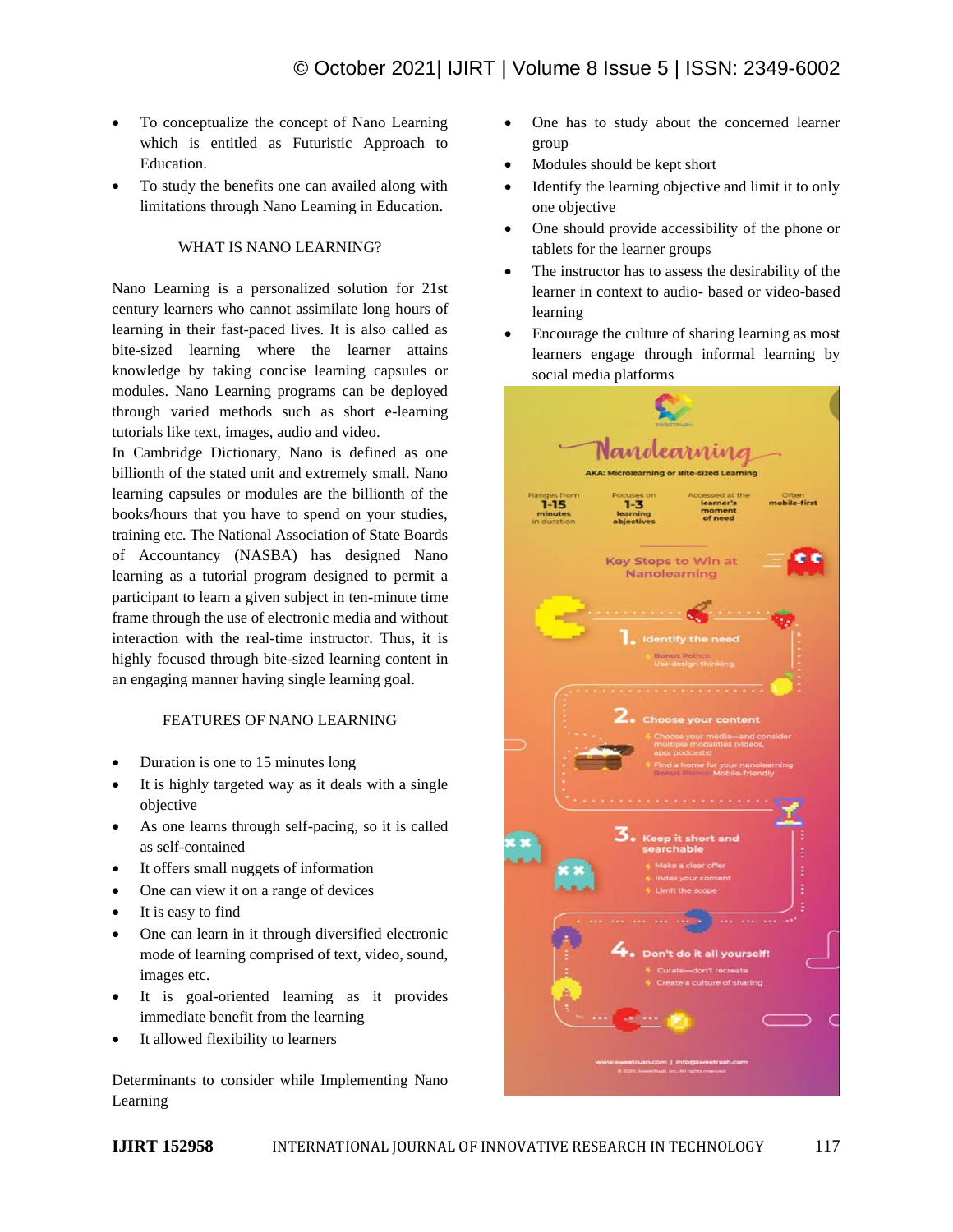# REASONS WHY NANO LEARNING ARE HERE TO STAY?

The application of Nano Learning will help one to avail below stated benefits-

- As it is learner-centric so, it meets the required learning needs of the student.
- As it is short and quick, so one can repeat it to reinforce learning in short span of time.
- Inclusion of multiple modes will assist learning with text, audio, video, pictures etc.
- As learning is in short modules, so it helps in thrashing the learning fatigue.
- Perfect for modern learners.
- Conceived for constructive knowledge transfer.
- Stimulate spaced repetition.
- Provide budget friendly learning options. Under it, the modules that are created are stimulated for the users through tools such as animation, interactive learning etc.
- As it provides immediate benefit from the learning so it is as goal oriented learning. In it Nano learning apply the "Less is More" approach as learners choose to learn or focus on one thing at a time.
- Suitable and ideal for progressively digital audience to assimilate.
- Minimize the time correlated with learning.
- Work for all types of learners.
- Adequate one to interject education at a suitable time.
- It provides better learning experiences.
- It very well versed with the feature of just-in-time availability of the learning modules.
- It has more accessibility and flexibility feature attached to it.

# SHORTCOMINGS IN NANO LEARNING

Nano learning has reaped various benefits but on the other hand, it has some shortcomings also that are-

- Individualized feedback is not possible.
- As no face to face interaction is possible that can lead learners to be in social isolation which can lead to problems like stress, anxiety and negative thoughts etc.
- Issues like self-motivation and time management has to be managed.
- This platform is not providing the way out for the learners to work in team setting.
- Under this, the learning is focused on theoretical aspect other than the practical one.
- Absence of face-to-face communication.
- This does not cater to all the disciplines of the education system especially in which the learners have to conduct experiments and has to gain hands-on experiences.
- This learning option is unapproachable to the computer illiterate population. So, one can say that it has limited reach.
- Sometimes the accreditation and quality insurance is at stake.

# NANO LEARNING AND MICRO LEARNING

## **Similarities**

- Perfect for present day learners.
- Formulating for transferring knowledge in an effective way.
- Both are rooted on the Pareto principle whereby applying 20% of your effort in a learning activity will result in 80% of learning.
- Stimulate spaced repetition.
- Contributed towards budget-friendly learning options.

### **Dissimilarities**

| Nano Learning                              | Micro Learning                                                                |  |
|--------------------------------------------|-------------------------------------------------------------------------------|--|
| Concentrated<br>on<br>outcomes             | Concentrated on approach                                                      |  |
| Having<br>better<br>knowledge<br>retention | Having<br>knowledge<br>less<br>retention<br>comparatively to Nano<br>learning |  |

## RESEARCH METHODOLOGY

| Type of Study     | Descriptive Study |
|-------------------|-------------------|
| Research Universe | India             |
| Sample Size       | 106 Respondents   |
| Sampling Method   | Random Sampling   |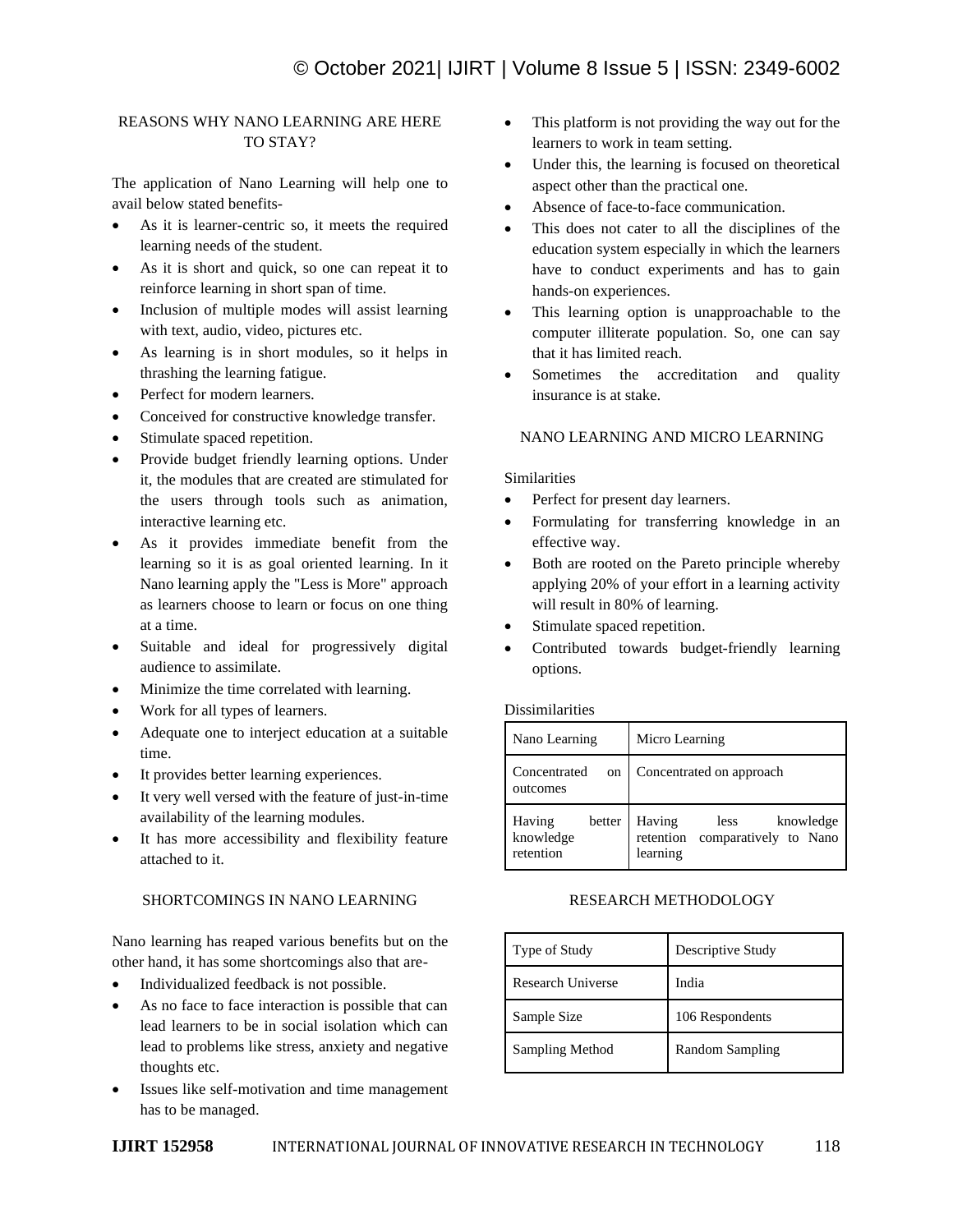| Method<br>Collection    | of | Data | Questionnaire<br>(Google)<br>form) |
|-------------------------|----|------|------------------------------------|
| Sources<br>Collection   | of | Data | Primary and Secondary              |
| Data Analysis Technique |    |      | <b>Bar Diagrams</b>                |

## DATA ANALYSIS AND INTERPRETATION



Interpretation- 91 respondents out of 106 i.e. 85.8% respondents thought that Nano learning is the modern concept of learning whereas 0.9% thought that blended learning is the one. 12.3% respondents said that both Nano learning and Blended learning are the modern concept of learning.



Interpretation- 72.6% respondents believed that the feature stated as learning program can have the time limit of 2 to 30 minutes is not the feature of Nano learning whereas 12.3% thought flexibility to the learners, 9.4% stated deals in the specific topic and 5.7% respondents said that goal-oriented learning is not the feature of Nano learning.



Interpretation- 70.8% respondents stated that Nano learning follows the maxims of teaching on the other hand 7.5% respondents said that it does not follow the maxims whereas 21.7% respondents can't say anything about it.



Interpretation- 52.8% respondents thought that Nano learning is complementary to the traditional learning whereas 17% respondents believes that both are substitutes to each other. In addition, 25.5% respondents believed that Nano learning is both complementary and substitute to the traditional learning, on the other hand, 4.7% respondents thought that it is neither complementary nor substitute to the traditional learning.



Interpretation- 93.4% respondents agreed with the notion that implementation of Nano learning in the educational system can enhance the retention power of the students. 0.9% respondents disagree with the statement that implementation of Nano learning can enhance the retention power of the students whereas 5.7% respondents can't say whether implementation of this will enhance the retention power of the students or not.